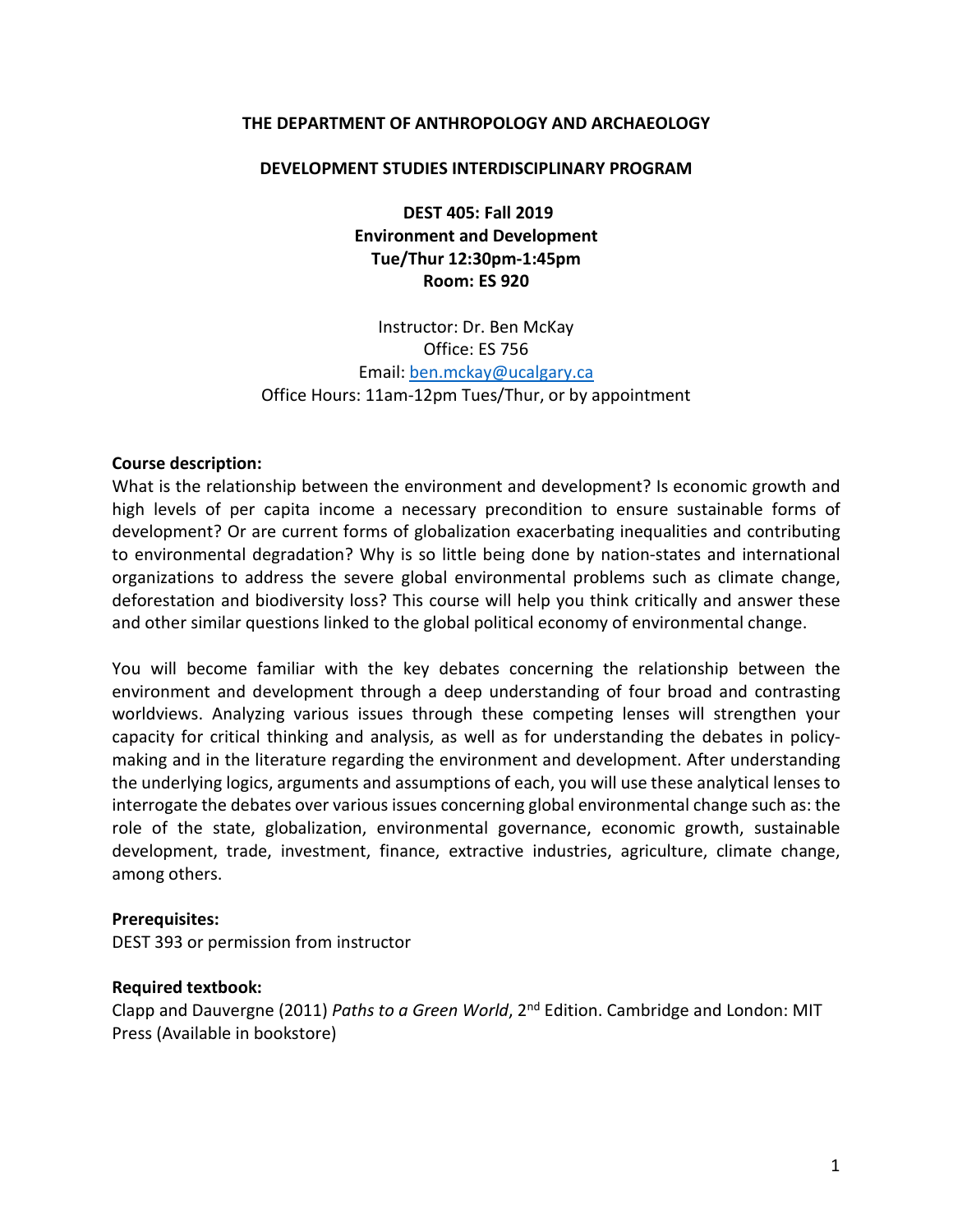## **Learning Outcomes**

After taking this course, students should:

- understand, think critically and interrogate the various explanations and arguments pertaining to the environment and development
- have a general understanding of the emergence of, and diversity within, approaches to sustainable development
- understand how global environmental problems are fundamentally grounded in social, economic and political relations
- be equipped with an understanding of the roles and relationships between governments and forms of governance in global environmental politics
- have improved their writing, reading, research and analytical skills
- have improved their ability to engage in constructive criticism

## **Learning methods:**

This course combines (a) lectures, (b) student-led discussion and presentations, (c) video and films, and (d) student-led peer review exercises.

# **Methods of assessment:**

## Pop-quizzes: 10% (unannounced)

A total of 5 pop-quizzes/in-class assignments will be held unannounced throughout the semester, each worth 2% of your final grade. These will be based on the required readings assigned for that day in class, so make sure you come to class prepared and having done the required readings for that day.

# Extended outline: 5% (Due: October 18<sup>th</sup>)

Mechanics: students will write an expanded outline of their final essay for this course, presenting their emerging argument. Upload to D2L.

# Outline presentation: 2.5% (Due: October 22<sup>nd</sup> and 24<sup>th</sup>)

It will be subject to an individual lead discussant and plenary discussion. After this exercise, students' ability and ease in using abstract theoretical concepts in order to make sense of concrete empirical issues are expected to be further enhanced.

## Peer review: 2.5% (Due: October 23<sup>rd</sup> and 25<sup>th</sup>)

Each student will be assigned to review another student's extended outline and provide written and oral constructive criticism and feedback following the outline presentation. Upload to D2L.

# Public Lecture Reflection: 10% (Due: November 7<sup>th</sup>)

Students will attend a public lecture/seminar on course-related theme and write a 750-word reflection on the seminar (what was it about; what did you learn; what key questions/debates were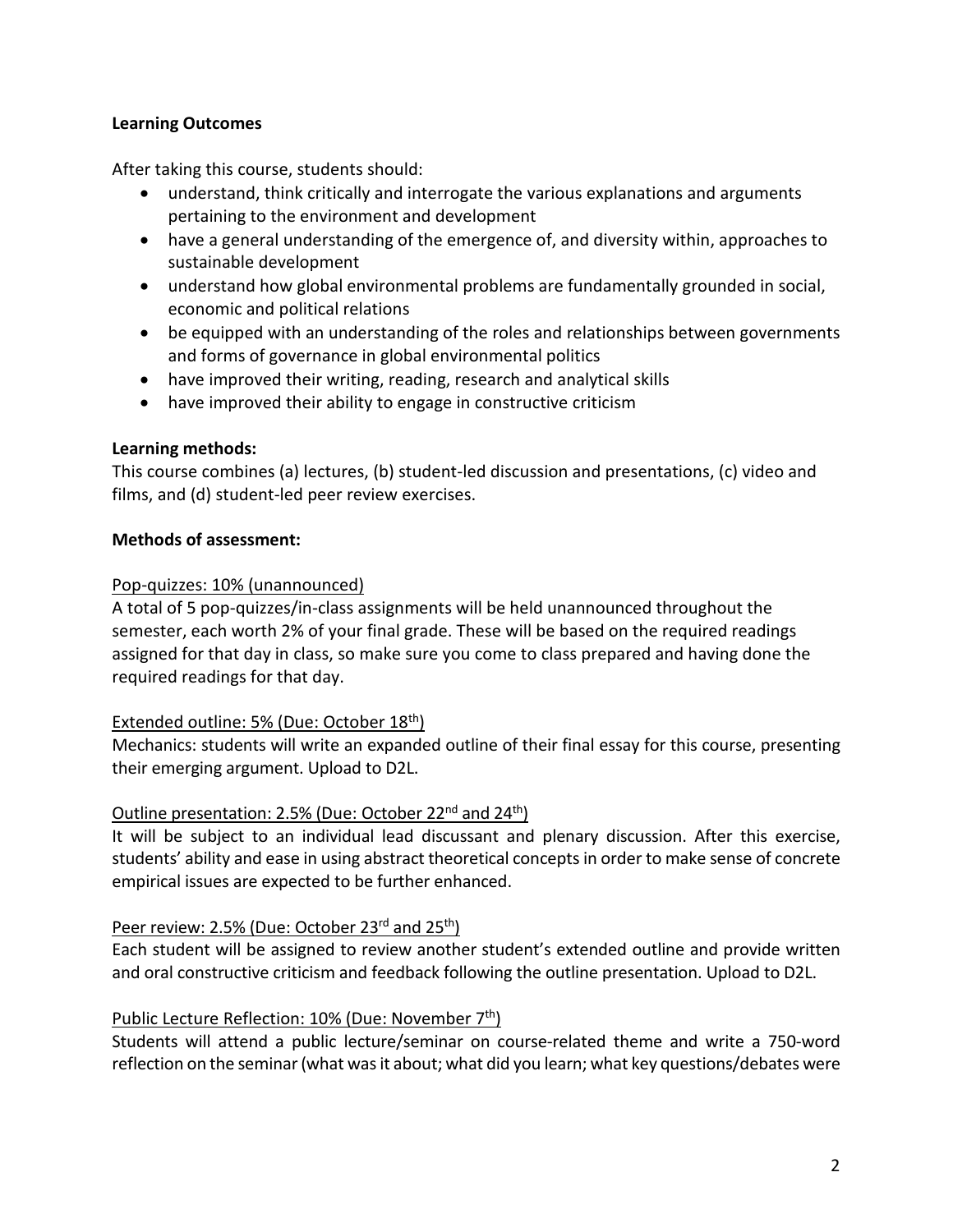discussed; what sparked your curiosity; what did you like/dislike about the talk; how did the talk relate to the course material; etc.). Upload to D2L.

## Midterm exam:  $25%$  (Due: Nov  $7<sup>th</sup>$ )

Short & long answers and multiple choice. All materials in-class and in the readings to date will be covered, including guest lectures.

## Group Presentations: 20% (Due: November 28<sup>th</sup>, December 3<sup>rd</sup>, December 5<sup>th</sup>)

This session aims to be a wrap up and synthesizing student-led exercise on the various relevant theoretical frameworks in understanding the environment and development. After this session, students are expected to be more at ease in using the analytical tools learned during the past sessions. Mechanics: students will be organized into groups of four, use meta cards, posters, pictures, drawings, acting, etc. (no PowerPoint) to present and explain strengths and weaknesses of a particular approach/framework as applied to an issue of choice; followed by a vibrant discussion. 15-20 minute presentations, followed by 15 minute discussion and exchange. Discussant groups will have 5 minutes after the presentation to gather their thoughts and question the presenters based on their own worldview.

# Final essay: 25% (Due: December 19th)

Students will write an essay on a topic of choice (approved by instructor) using two analytical lenses to contrast, compare and differentiate the issue from competing perspectives. More details to be discussed in class. Upload to D2L.

\*Late assignments will be penalized by 10% per day.

For referencing style, use Chicago author-date. For instructions see: [https://www.tandf.co.uk//journals/authors/style/reference/tf\\_ChicagoAD.pdf](https://www.tandf.co.uk/journals/authors/style/reference/tf_ChicagoAD.pdf)

# **Deferred Exams:**

A student who is absent from a test for legitimate reasons must discuss an alternative course of action with the instructor. The instructor at their discretion may transfer the percentage weight for the test to the final examination, if there is a final examination in the course, set another test, etc. An instructor will normally make this decision on the basis of verbal information provided by the student. In the event that an instructor feels that they cannot judge the veracity of the information provided, Students must be aware that they are responsible for payment of any charge associated with the medical assessment and documentation as this service falls outside the realm of services provided by the Provincial Health Care Plan. Deferral of the final exam requires Registrar approval.

If a deferred exam is administered, the format of the exam may be different than the original exam.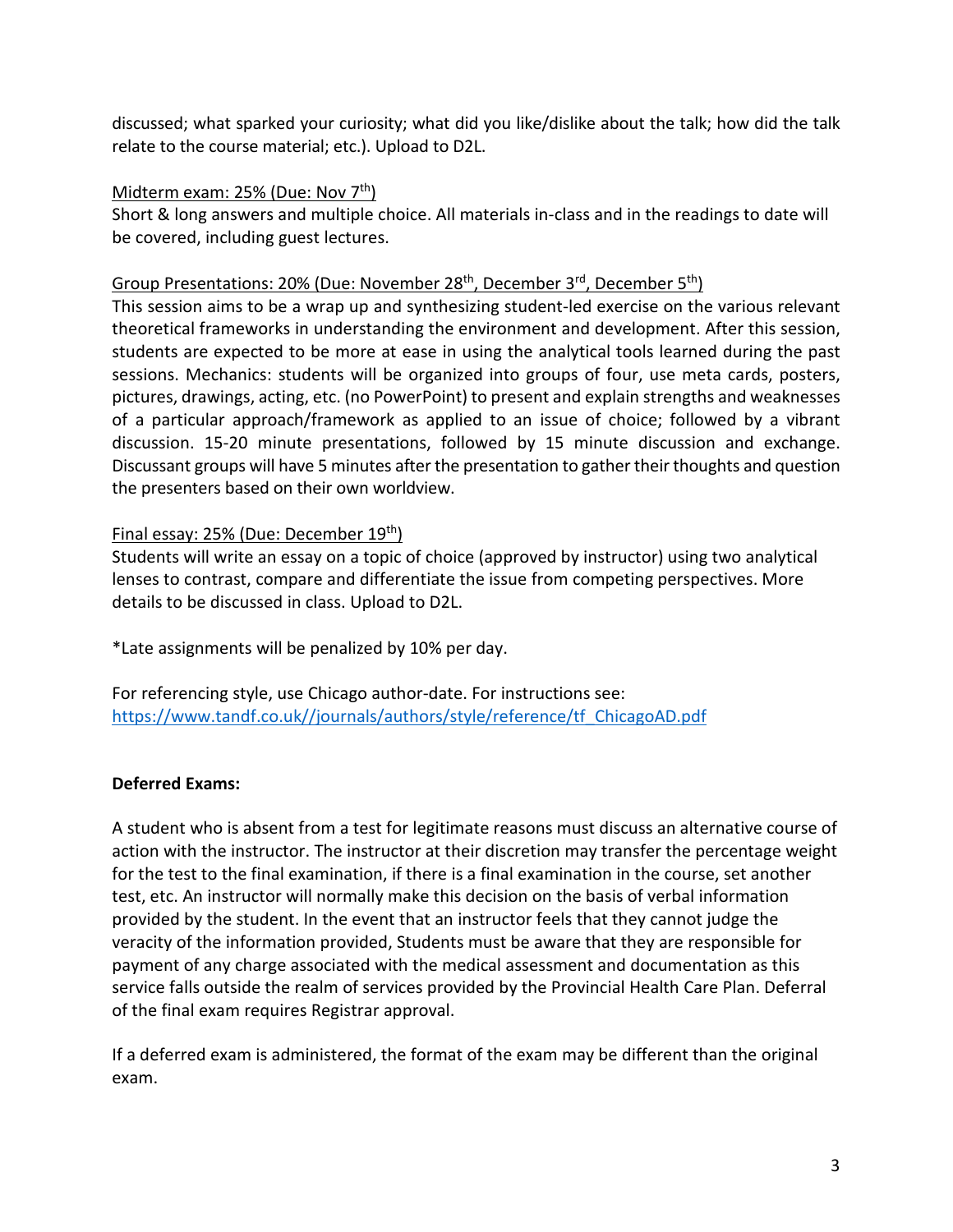### **Important dates:**

October 18<sup>th</sup>: Extended outline October 22<sup>nd</sup> and 24<sup>th</sup>: Outline presentation October 23<sup>rd</sup> and 25<sup>th</sup>: Peer review November  $7<sup>th</sup>$ : Public lecture reflection November 7<sup>th</sup>: Midterm exam November 28th-December 5th: Group presentations December 19<sup>th</sup>: Final essay

The final mark out of 100, will then be converted to a letter grade as follows:

|                                                                                     |                                                                                        | $A - 84.9 - 89.8\%$ |
|-------------------------------------------------------------------------------------|----------------------------------------------------------------------------------------|---------------------|
|                                                                                     |                                                                                        | $B - 70.9 - 74.8\%$ |
|                                                                                     |                                                                                        | $C-58.9-62.8%$      |
|                                                                                     |                                                                                        | F 49.8 and below    |
| $A+$ 94.9 – 100%<br>$B+$ 79.9 – 84.8%<br>$C_{+}$ 66.9 – 70.8%<br>$D+ 54.9 - 58.8\%$ | $A = 89.9 - 94.8\%$<br>$B = 74.9 - 79.8\%$<br>$C = 62.9 - 66.8\%$<br>D $49.9 - 54.8\%$ |                     |

### **Course Policies and Procedures:**

1. Information on academic misconduct and the consequences thereof

The University expects Students to conduct Academic Activities with integrity and intellectual honesty and to recognize the importance of pursuing and transmitting knowledge ethically. "Academic Misconduct" includes such things as Cheating, Falsification; Plagiarism, Unauthorized Assistance and failure to comply with exam regulations or an Instructor's expectations regarding conduct required of Students completing academic assessments. Academic Misconduct is a serious form of intellectual dishonesty with significant consequences. Students who participate in, or encourage the commission of, Academic Misconduct will be subject to disciplinary action which could include Probation, Suspension, or Expulsion from the University. For more information see the Student Academic Misconduct Policy [\(https://www.ucalgary.ca/policies/files/policies/student](https://www.ucalgary.ca/policies/files/policies/student-academic-misconduct-policy.pdf)[academic-misconduct-policy.pdf\)](https://www.ucalgary.ca/policies/files/policies/student-academic-misconduct-policy.pdf)

2. Information on instructor intellectual property

Lectures, demonstrations, performances, and any other course material provided by an instructor includes copyright protected works under the Copyright Act and all forms of electronic or mechanical recording of lectures, laboratories, tutorials, presentations, performances, electronic (computer) information, the duplication of course material, and to the translation of recordings or transcriptions of any of these materials to another form by electronic or mechanical means by students is not permitted, except.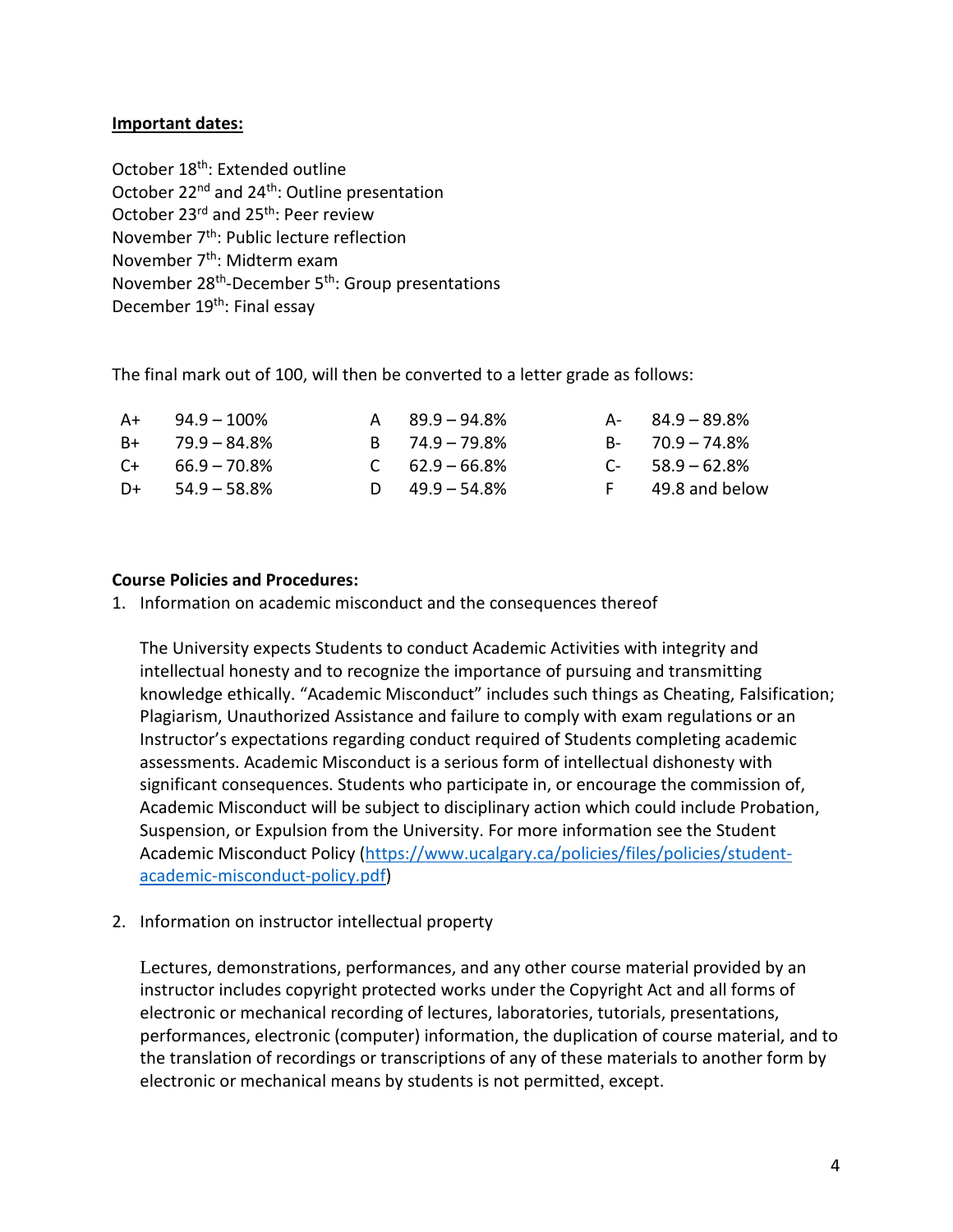- o As a formal accommodation as assessed by the Student Accessibility Services and only for individual private study and only at the discretion of the instructor.
- o With the permission of the instructor, students without a formal accommodation may audio record lectures, provided that the student and instructor sign a release form available from departmental and faculty offices. A copy of the Release form shall be retained by the instructor and by the department in which the course is offered. Any audio recording by students is permitted only for the purposes of private study by the individual student. Students may not distribute, email or otherwise communicate these materials to any other person.
- o For any other use, whether by duplication, transcription, publication, sale or transfer of recordings, written approval must be obtained from the instructor for the specific use proposed.
- o Any use other than that described above (e.g. distributing, emailing or otherwise communicating these materials to any other person, constitutes academic misconduct and may result in suspension or expulsion.
- o Students are encouraged to make notes of classroom discussions, lectures, demonstrations etc.
- o See Section E. below
- 3. Information regarding the Freedom of Information and Protection of Privacy Act and how this impacts the receipt and delivery of course material

The University of Calgary is committed to protecting the privacy of individuals who work and study at the University or who otherwise interact with the University in accordance with the standards set out in the Freedom of Information and Protection of Privacy Act. The Department of Anthropology and Archaeology keeps exams and any term work not picked up for a minimum of one year after which it is destroyed. Please refer to the following link for detailed information:<http://www.ucalgary.ca/legalservices/foip>

4. Information about Academic Accommodations

**Note**: It is the student's responsibility to request academic accommodations according to the University policies [\(ucalgary.ca/access/accommodations/policy\)](https://ucalgary.ca/access/accommodations/policy) Students requesting an Accommodation on the basis of Disability are required to register with Student Accommodation Services (SAS) by submitting a Request for Accommodation in accordance with the Procedure for Accommodations for Students with Disabilities [\(https://www.ucalgary.ca/policies/files/policies/procedure-for-accommodations-for](https://www.ucalgary.ca/policies/files/policies/procedure-for-accommodations-for-students-with-disabilities.pdf)[students-with-disabilities.pdf\)](https://www.ucalgary.ca/policies/files/policies/procedure-for-accommodations-for-students-with-disabilities.pdf). SAS will issue a Letter of Accommodation which must be presented to either designated contact person within the Department or the appropriate Instructors within 10 days of the beginning of term. Students needing an Accommodation in relation to their coursework or to fulfil requirements for a graduate degree, based on a Protected Ground other than Disability, should communicate this need, preferably in writing, to their Instructor or the Department Head/Dean or to the designated contact person in their Faculty.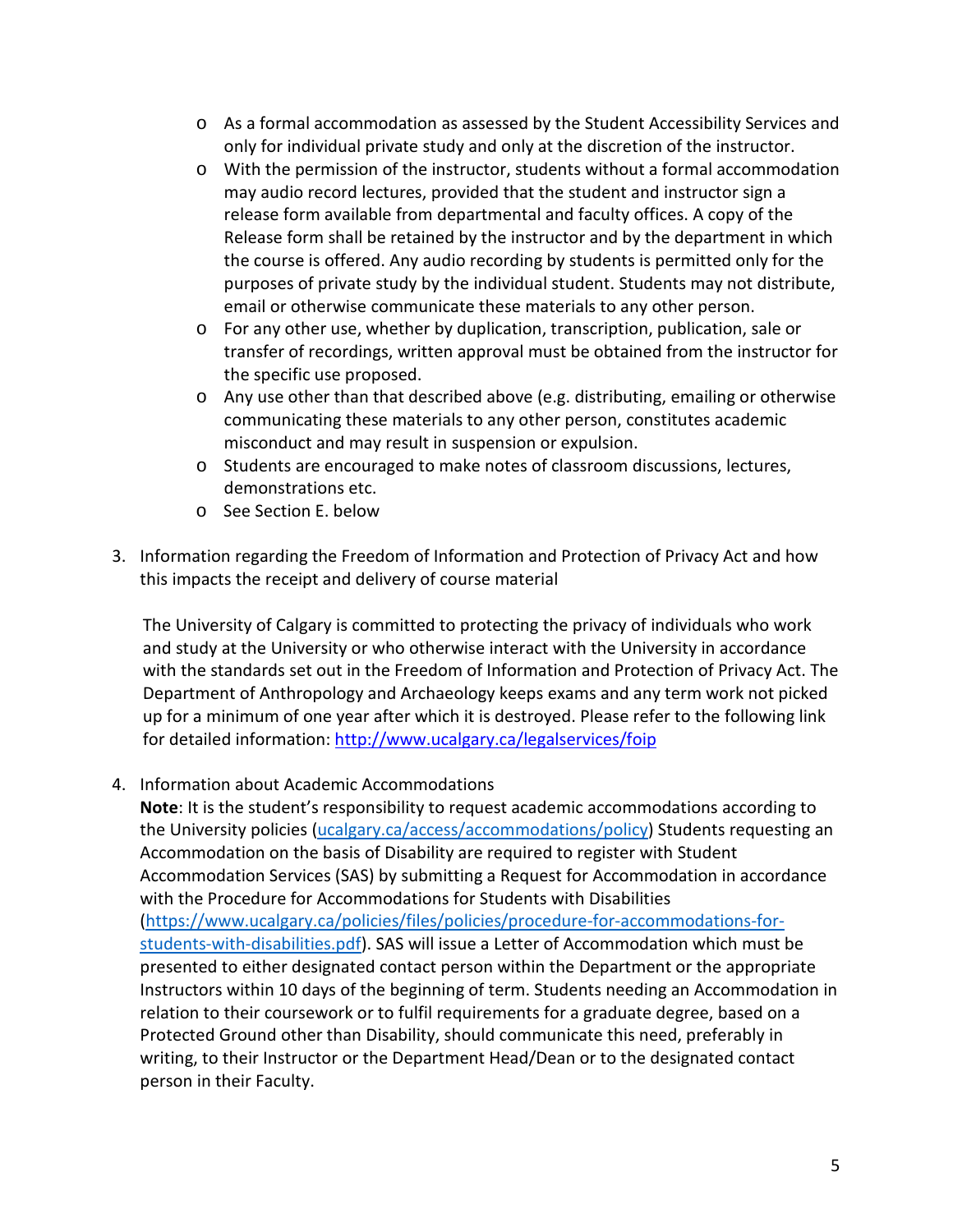## **Copyright Legislation:**

1. All **students** are required to read the University of Calgary policy on Acceptable Use of Material Protected by Copyright [\(www.ucalgary.ca/policies/files/policies/acceptable-use-of](http://www.ucalgary.ca/policies/files/policies/acceptable-use-of-material-protected-by-copyright.pdf)[material-protected-by-copyright.pdf\)](http://www.ucalgary.ca/policies/files/policies/acceptable-use-of-material-protected-by-copyright.pdf) and requirements of the copyright act [\(https://laws](https://laws-lois.justice.gc.ca/eng/acts/C-42/index.html)[lois.justice.gc.ca/eng/acts/C-42/index.html\)](https://laws-lois.justice.gc.ca/eng/acts/C-42/index.html) to ensure they are aware of the consequences of unauthorized sharing of course materials (including instructor notes, electronic versions of textbooks etc.). Students who use material protected by copyright in violation of this policy may be disciplined under the Non-Academic Misconduct Policy.

## **Support and Resources:**

1. A link to required information that is not course-specific related information found on the Office of the Registrar's website: [https://www.ucalgary.ca/registrar/registration/course](https://www.ucalgary.ca/registrar/registration/course-outlines)[outlines](https://www.ucalgary.ca/registrar/registration/course-outlines)

## PLAGIARISM AND CHEATING

Plagiarism: "to steal and pass off the ideas or words of another as one's own" (Webster's). Plagiarism will not be tolerated and will automatically result in a failing grade for the submission. Any student caught plagiarizing will also be subject to additional University sanctions. Students are expected to be familiar with the Department of Anthropology and Archaeology's policy on intellectual honesty

# ACADEMIC ACCOMMODATIONS

http://www.ucalgary.ca/access/accommodations/policy Students needing an Accommodation because of a Disability or medical condition should communicate this need to Student Accessibility Services in accordance with the Procedure for Accommodations for Students with Disabilities

Students needing an Accommodation based on a Protected Ground other than Disability, should communicate this need, preferably in writing, to the instructor of this course.

# ACADEMIC INTEGRITY

Academic integrity is essential to the pursuit of learning and scholarship in a university, and to ensuring that a degree from the University of Calgary is a strong signal of each student's individual academic achievements. As a result, the University treats cases of cheating and plagiarism very seriously. Non-academic integrity also constitutes an important component of this program.

For detailed information on what constitutes academic and non-academic misconduct, please refer to the following link: http://www.ucalgary.ca/pubs/calendar/current/k-2-1.html

All suspected cases of academic and non-academic misconduct will be investigated following procedures outlined in the University Calendar. If you have questions or concerns about what constitutes appropriate academic behavior or appropriate research and citation methods, you are expected to seek out additional information on academic integrity from your instructor or from other institutional resources.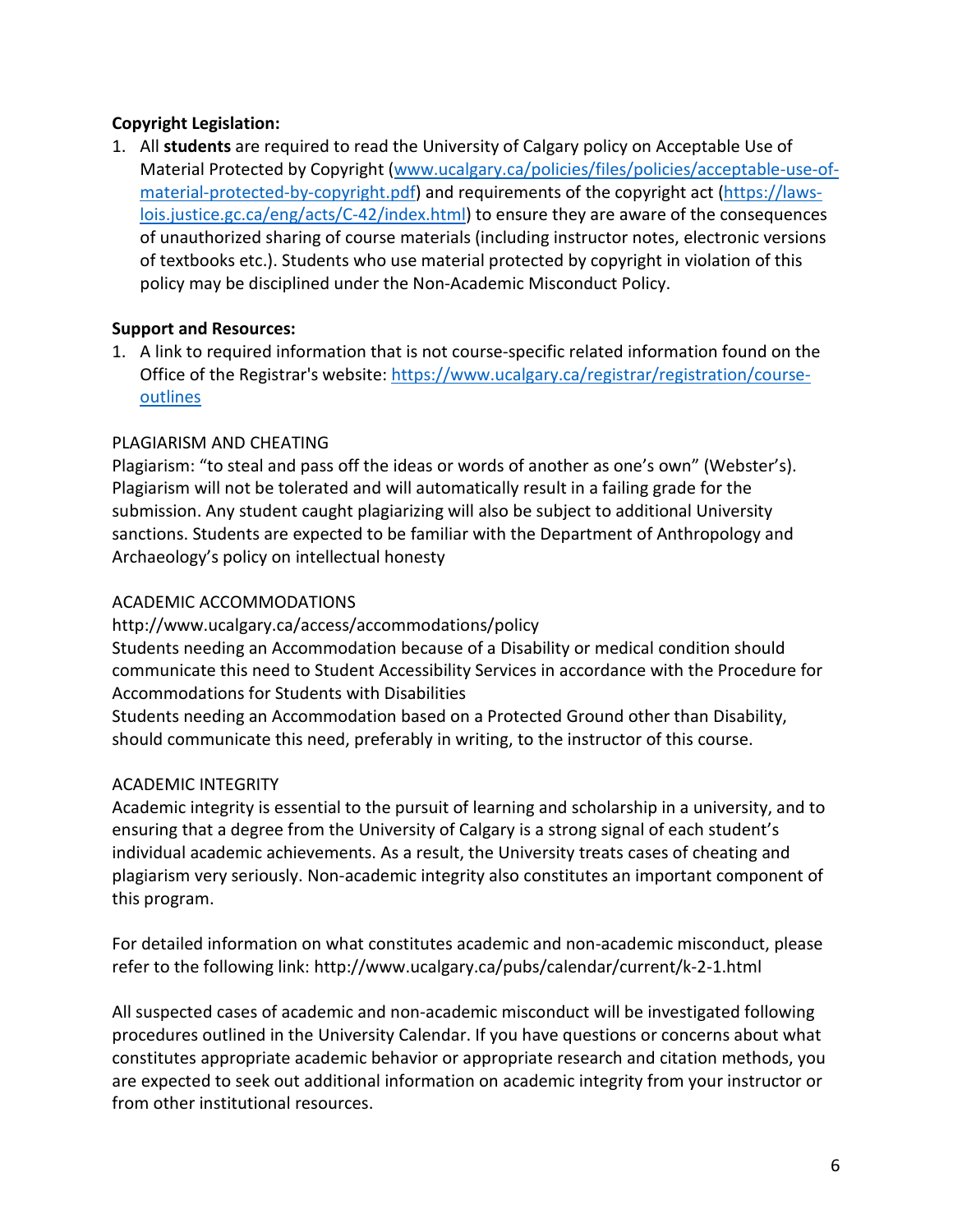Where there is a criminal act involved in plagiarism, cheating or other academic misconduct, e.g., theft (taking another student's paper from their possession, or from the possession of a faculty member without permission), breaking and entering (forcibly entering an office to gain access to papers, grades or records), forgery, personation and conspiracy (impersonating another student by agreement and writing their paper) and other such offences under the Criminal Code of Canada, the University may take legal advice on the appropriate response and, where appropriate, refer the matter to the police, in addition to or in substitution for any action taken under these regulations by the University

TEACHING EVALUATIONS / USRIS (Universal Student Ratings of Instruction) At the University of Calgary, feedback provided by students through the Universal Student Ratings of Instruction (USRI) survey provides valuable information to help with evaluating instruction, enhancing learning and teaching, and selecting courses. Your responses make a difference, please participate! Website: http://www.ucalgary.ca/usri/

## Writing Across the Curriculum

Writing skills are not exclusive to English courses and, in fact, should cross all disciplines. The University supports the belief that throughout their University careers, students should be taught how to write well so that when they graduate their writing abilities will be far above the minimal standards required at entrance. Consistent with this belief, students are expected to do a substantial amount of writing in their University courses and, where appropriate, members of faculty can and should use writing and the grading thereof as a factor in the evaluation of student work. The services provided by the Writing Support, part of the Student Success Centre, can be utilized by all undergraduate and graduate students who feel they require further assistance

Emergency Evacuation Assembly Points: In the event of an emergency that requires evacuation, please refer to the following link to become familiar with the assembly points for the class: http://www.ucalgary.ca/emergencyplan/assemblypoints

Freedom of Information and Protection of Privacy Act: Freedom of Information and Protection of Privacy Act

The University of Calgary is committed to protecting the privacy of individuals who work and study at the University or who otherwise interact with the University in accordance with the standards set out in the Freedom of Information and Protection of Privacy Act. Please refer to the following link for detailed information: http://www.ucalgary.ca/legalservices/foip The Department of Anthropology and Archaeology's FOIP (Freedom of Information and Privacy) policy requires all reports/examinations to be returned to students during class time or the instructor's office hours. Any term work not picked up will be placed in the Anthropology and Archaeology Office (ES620) for distribution. Any student not wishing to have their work placed in the office must make alternative arrangements with the course instructor early in the term.